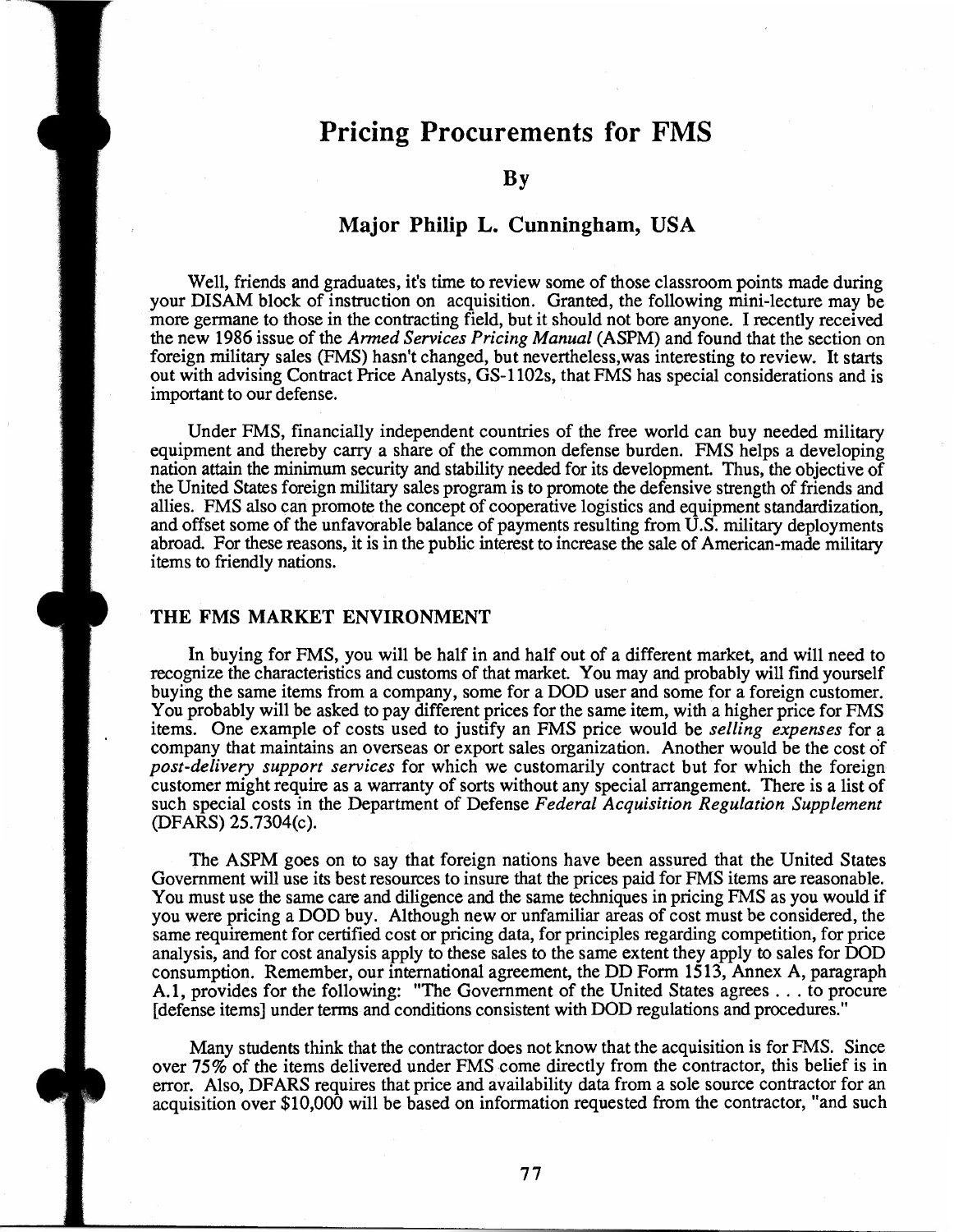| <b>Report Documentation Page</b>                                                                                                                                                                                                                                                                                                                                                                                                                                                                                                                                                                                                                                                                                                                                                                                                                                   |                             |                              |                                                   | Form Approved<br>OMB No. 0704-0188                 |                           |
|--------------------------------------------------------------------------------------------------------------------------------------------------------------------------------------------------------------------------------------------------------------------------------------------------------------------------------------------------------------------------------------------------------------------------------------------------------------------------------------------------------------------------------------------------------------------------------------------------------------------------------------------------------------------------------------------------------------------------------------------------------------------------------------------------------------------------------------------------------------------|-----------------------------|------------------------------|---------------------------------------------------|----------------------------------------------------|---------------------------|
| Public reporting burden for the collection of information is estimated to average 1 hour per response, including the time for reviewing instructions, searching existing data sources, gathering and<br>maintaining the data needed, and completing and reviewing the collection of information. Send comments regarding this burden estimate or any other aspect of this collection of information,<br>including suggestions for reducing this burden, to Washington Headquarters Services, Directorate for Information Operations and Reports, 1215 Jefferson Davis Highway, Suite 1204, Arlington<br>VA 22202-4302. Respondents should be aware that notwithstanding any other provision of law, no person shall be subject to a penalty for failing to comply with a collection of information if it<br>does not display a currently valid OMB control number. |                             |                              |                                                   |                                                    |                           |
| 1. REPORT DATE<br>1986                                                                                                                                                                                                                                                                                                                                                                                                                                                                                                                                                                                                                                                                                                                                                                                                                                             | 2. REPORT TYPE              |                              |                                                   | 3. DATES COVERED<br>00-00-1986 to 00-00-1986       |                           |
| 4. TITLE AND SUBTITLE                                                                                                                                                                                                                                                                                                                                                                                                                                                                                                                                                                                                                                                                                                                                                                                                                                              |                             |                              |                                                   | 5a. CONTRACT NUMBER                                |                           |
| <b>Pricing Procurements for FMS</b>                                                                                                                                                                                                                                                                                                                                                                                                                                                                                                                                                                                                                                                                                                                                                                                                                                |                             |                              |                                                   | 5b. GRANT NUMBER                                   |                           |
|                                                                                                                                                                                                                                                                                                                                                                                                                                                                                                                                                                                                                                                                                                                                                                                                                                                                    |                             |                              |                                                   | 5c. PROGRAM ELEMENT NUMBER                         |                           |
| 6. AUTHOR(S)                                                                                                                                                                                                                                                                                                                                                                                                                                                                                                                                                                                                                                                                                                                                                                                                                                                       |                             |                              |                                                   | 5d. PROJECT NUMBER                                 |                           |
|                                                                                                                                                                                                                                                                                                                                                                                                                                                                                                                                                                                                                                                                                                                                                                                                                                                                    |                             |                              |                                                   | 5e. TASK NUMBER                                    |                           |
|                                                                                                                                                                                                                                                                                                                                                                                                                                                                                                                                                                                                                                                                                                                                                                                                                                                                    |                             |                              |                                                   | 5f. WORK UNIT NUMBER                               |                           |
| 7. PERFORMING ORGANIZATION NAME(S) AND ADDRESS(ES)<br><b>Defense Institute of Security Assistance Management</b><br>(DISAM), DISAM/DR, 2475 K Street, Wright-Patterson<br>AFB, OH, 45433-7641                                                                                                                                                                                                                                                                                                                                                                                                                                                                                                                                                                                                                                                                      |                             |                              |                                                   | 8. PERFORMING ORGANIZATION<br><b>REPORT NUMBER</b> |                           |
| 9. SPONSORING/MONITORING AGENCY NAME(S) AND ADDRESS(ES)                                                                                                                                                                                                                                                                                                                                                                                                                                                                                                                                                                                                                                                                                                                                                                                                            |                             |                              |                                                   | 10. SPONSOR/MONITOR'S ACRONYM(S)                   |                           |
|                                                                                                                                                                                                                                                                                                                                                                                                                                                                                                                                                                                                                                                                                                                                                                                                                                                                    |                             |                              |                                                   | 11. SPONSOR/MONITOR'S REPORT<br>NUMBER(S)          |                           |
| 12. DISTRIBUTION/AVAILABILITY STATEMENT<br>Approved for public release; distribution unlimited                                                                                                                                                                                                                                                                                                                                                                                                                                                                                                                                                                                                                                                                                                                                                                     |                             |                              |                                                   |                                                    |                           |
| <b>13. SUPPLEMENTARY NOTES</b><br>The DISAM Journal, Fall 1986, Volume 9, Issue 1, p.77-81                                                                                                                                                                                                                                                                                                                                                                                                                                                                                                                                                                                                                                                                                                                                                                         |                             |                              |                                                   |                                                    |                           |
| 14. ABSTRACT                                                                                                                                                                                                                                                                                                                                                                                                                                                                                                                                                                                                                                                                                                                                                                                                                                                       |                             |                              |                                                   |                                                    |                           |
| 15. SUBJECT TERMS                                                                                                                                                                                                                                                                                                                                                                                                                                                                                                                                                                                                                                                                                                                                                                                                                                                  |                             |                              |                                                   |                                                    |                           |
| 16. SECURITY CLASSIFICATION OF:<br>17. LIMITATION OF                                                                                                                                                                                                                                                                                                                                                                                                                                                                                                                                                                                                                                                                                                                                                                                                               |                             |                              |                                                   | 18. NUMBER                                         | 19a. NAME OF              |
| a. REPORT<br>unclassified                                                                                                                                                                                                                                                                                                                                                                                                                                                                                                                                                                                                                                                                                                                                                                                                                                          | b. ABSTRACT<br>unclassified | c. THIS PAGE<br>unclassified | <b>ABSTRACT</b><br>Same as<br><b>Report (SAR)</b> | OF PAGES<br>5                                      | <b>RESPONSIBLE PERSON</b> |

**Standard Form 298 (Rev. 8-98)** Prescribed by ANSI Std Z39-18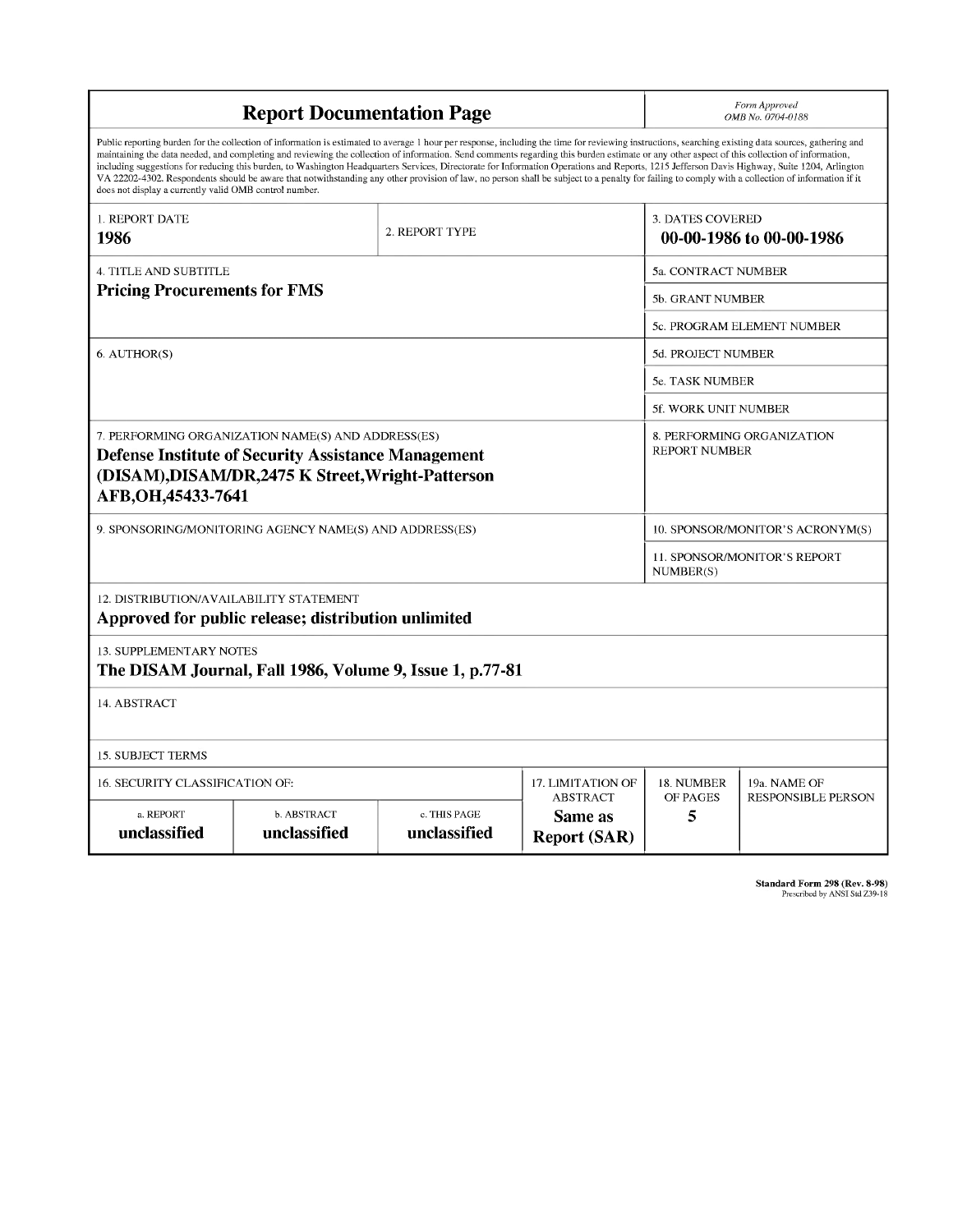request shall state that it is for information for the purpose of a potential Foreign Military Sale and shall identify the customer." (DFARS  $25.7303(b)(1)$ ) The contractor also must be informed because of the different allowable costs that apply, as compared to U.S. acquisitions.

### ILLUSTRATIVE PRICING PROBLEMS

The ASPM lists four typical FMS pricing problems, To illustrate these problems, assume you have a requirement and that:

a. Problem. "DOD has been the only buyer and user of the equipment and there is only one company that makes it. In the past you have used cost or pricing data and the concept of what it should cost in analyzing and negotiating a fair and reasonable price. Now that you have the FMS quantity, there is to be a second user. Has anything really changed?"

Response. Your answer is "not really." You still look at cost or pricing data and at the effort required to perform the contract. If the contractor is likely to incur added expenses as a consequence of selling to the foreign user, you may consider these in arriving at the price to be paid, as long as this is not limited by the FAR, Part 31.

b. Problem. "DOD is one user, but the equipment also has been sold to a commercial user. There is only one company that makes the particular equipment, but three others make and sell products designed to do the same job. Until now, you have used cost or pricing data and priced on the basis of what it should cost. The offeror for the FMS requirement says the equipment is commercial and does not submit cost or pricing data. The offeror does give sales information that identifies quantity, price, and delivery rates for the past year. The commercial price level is 20% over prices you have paid for the same equipment. What's a fair and reasonable price for this FMS procurement? Would it make any difference if the procurement at hand included quantities for U.S. military use as well as FMS?"

Response. The question of the item being commercial versus non-commercial is not dependent on the DOD user--in this case FMS. If DOD has not been satisfied with the contractor's case of commerciality and the data provided on the Standard 1412 forms for its own acquisitions, there is no reason to accept commerciality now for FMS. DOD has promised to use its "best efforts" to obtain the best price and delivery possible. The second question of mixing U.S. and FMS quantities should actually result in a reduced price since larger quantities are to be purchased.

c. Problem. "DOD is one user, but the equipment has been sold to the original equipment (end-item) manufacturer (OEM) for both installation and resale, and to parts suppliers and end-item users for replacement. The equipment manufacturer maintains a priced sales catalog regularly and uses it to price orders to commercial customers. The list prices in the OEM catalog are much higher than the prices you have paid, and even when discounted in the proposal for the FMS equipment, they remain higher. What do you do about price?"

Response. We try to continue buying from the equipment manufacturer to avoid the end-item manufacturer's mark up for both our own needs as well as FMS. Under any circumstances, if DOD doesn't accept the commercial catalog price for its own items, it won't accept that price for the FMS customer.

d. Problem. "DOD is one user. It had caused the basic system to be developed. Two models of the system also have been sold directly to users, both U.S. and foreign companies. When you have bought for DOD use, the company has submitted cost or pricing data. The company claims the model required for the FMS customer is commercial and does not furnish cost or pricing data. The commercial models differ from the military chiefly in the kinds and numbers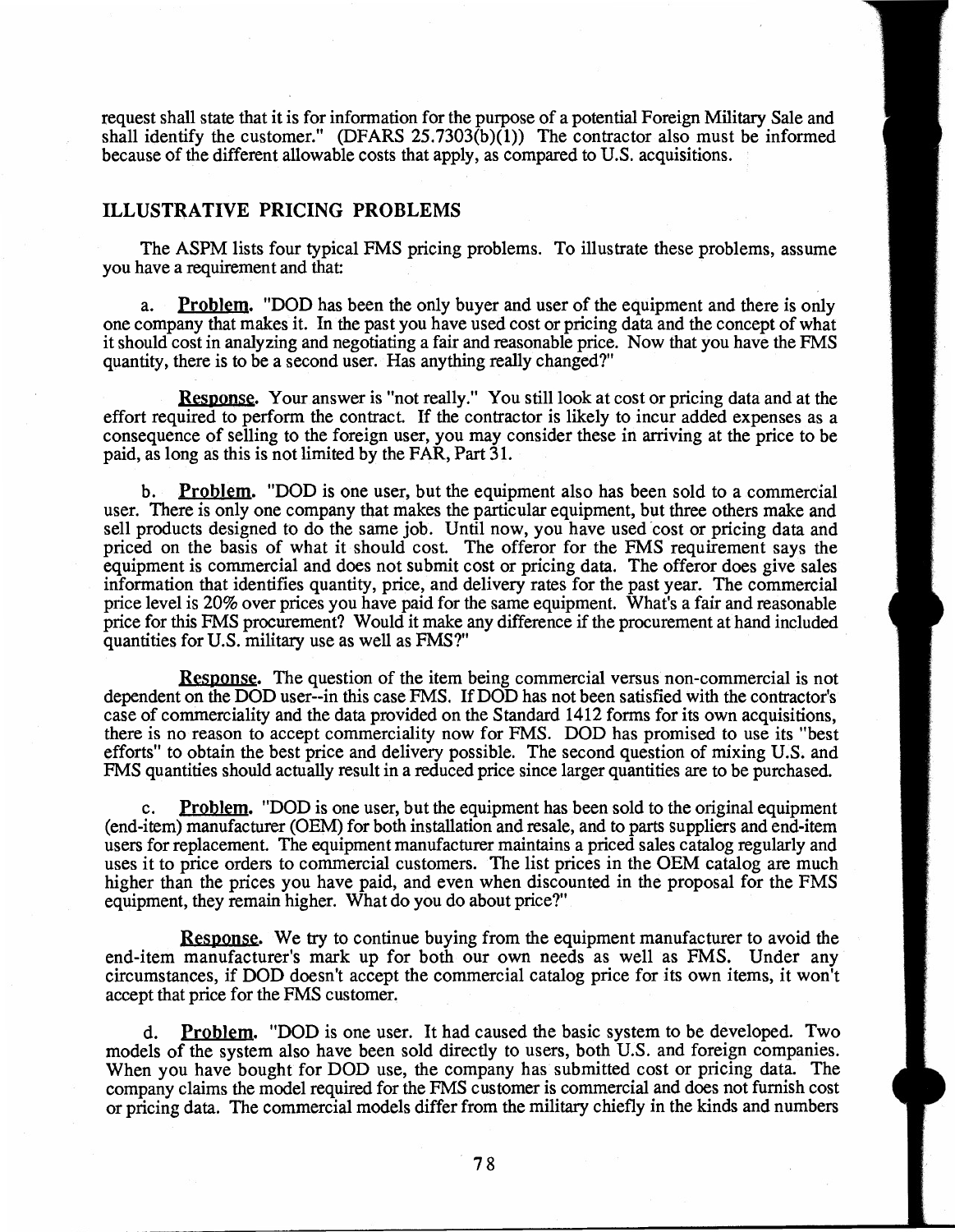of black boxes hung on the basic system. What is a reasonable price and what do you use to figure it out?"

Response. Of course we try to sell the government's version with modification of the black boxes. Again, just because it is FMS doesn't make the item commercial. Commercial models seem hard to sell in this business. Remember the F-16/F-20 controversy? Our friends and allies want what we use in our own military.

The basic problem, as is obvious from these examples, is to determine the true nature of the market. In other words, you find out what has been sold, in what quantities, when, and to whom, and the kind and extent of competition. If sales have been made to foreign customers, you should find out what kind and how much effort the company had to expend to make those sales, the size of any sales office, and the nature, frequency, and cost of post-delivery services that the company has had to supply. These inquiries may be necessary and particularly relevant when the company tries to justify a higher price than you would pay when buying for U.S. consumption.

#### PRICING BY COST ANALYSIS

Costs may be incurred in the foreign military market that would not be allowed or recognized in the domestic military market. In deciding how to treat these costs, you should understand that in the domestic military market there are two conditions of nonallowability. Certain costs are unallowable because they are held to be unnecessary or not allocable to defense contracts. However, these costs may be necessary and allocable to the contractor's other business, including sales to foreign governments. If so, they should be recognized in costs analyses for FMS.

Other costs may be necessary expenses of doing business that the United States Government, for reasons of public policy, labels unallowable and expects contractors to pay out of their profits. These expenses include advertising, interest, and entertainment costs. These are also unallowable as costs in pricing FMS, but they may sometimes justify higher profit rates on FMS procurements.

You should use weighted guidelines to establish your profit objective, just as you would for any other procurement where cost analysis has been performed. However, you may recognize an added profit on FMS.

The weighted guidelines technique permits you to consider, under contract cost risk, additional risks associated with FMS. To decide how much, you must distinguish among the efforts and risks of contractors. First, you would provide differently for the contractor who establishes and maintains an effective sales force and the one who does not. Second, you would separate the contractor who accepts substantial risks in the foreign military market and the one who doesn't. These risks might include responsibilities for providing a technical cadre to help the foreign customer maintain the equipment, a parts inventory, training, and other post-delivery functions. Another risk might be what follows from the need for large sales promotion efforts, such as advertising and exhibits. However, the total profit under contract cost risk can't exceed FAR limits for different contract types.

### RECOVERY OF NONRECURRING AND RECURRING COSTS

A customer (foreign government, international organization, foreign commercial firm, or domestic organization) is expected to pay a fair price for the values of DOD's nonrecurring investment in the manufacture of products and development of related technology. When specified dollar thresholds are met, the DOD sales offer to a customer includes a charge for DOD investment costs.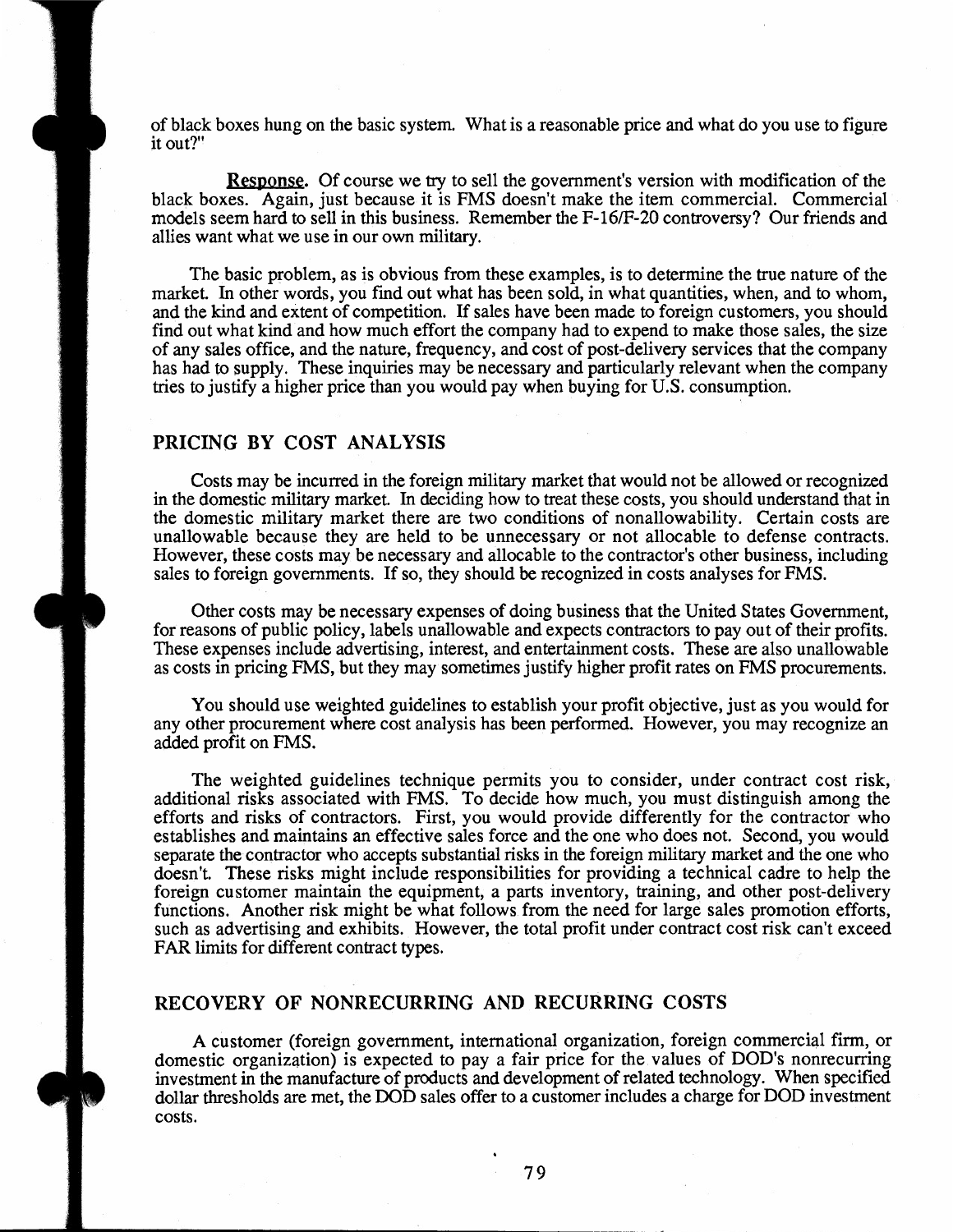For purposes of recouping nonrecurring charges, articles fall into two basic categories. The first category is major defense equipment (MDE), which by definition has experienced a nonrecurring research, development, test, and evaluation (RDT&E) cost accumulation of \$50 million or more, or a total production cost of \$200 million or more. For MDE, nonrecurring cost recoupment charges are assessed on a pro rata basis, by dividing the total cost investment (nonrecurring RDT&E and nonrecurring production costs) by the total estimated number of units projected to be produced over the life of the system. For the second category, non-MDE items, nonrecurring cost recoupment is based on a percentage (5 percent of the item's current DOD inventory price) whenever \$2 million in RDT&E funded cost is expected to be incurred on the item. The respective charges for the above two categories of items can be found in the *Security Assistance Management Manual* (SAMM) (DOD 5105.38-M) and the *Foreign Military Sales Financial Management Manual* (DOD 7290.3-M).

The nonrecurring cost recoupment will be added to the price and refunded to the Government. Usually, the system program office will calculate the amount and coordinate with the Director, Defense Security Assistance Agency and the Office of the Assistant Secretary of Defense (Comptroller). DOD Directive 2140.2, *Recoupment of Nonrecurring Costs on Sales of U.S. Products andTechnology* , August 5, 1985, contains criteria as to what costs are or are not to be included, when a waiver will be obtained, and how collection will be handled. These too, should be taken up with the Defense Security Assistance Agency.

In addition, DOD 7290.3-M, Chapter 7, specifies that recurring support costs will be allocated to a foreign customer related to the current production contract. These FMS costs include: government-provided material, such as fuel; government-provided engineering services, such as in-house test and evaluation; quality assurance, such as the costs incurred by the Defense Contract Administration Service (DCAS); contract production, testing, destruction, and evaluation, if in another contract or performed by the government; government-provided transportation, packing, crating, and handling, such as government bills of lading; OSD-prescribed administrative charges; recurring costs of technical documentation, such as handbooks and technical manuals; and the cost of contract audit by the Defense Contract Audit Agency. Many of the costs are recovered on a surcharge (percentage) basis.

#### **COUNTRY-TO-COUNTRY AGREEMENTS**

Before signing off in a negotiation with an offeror, make sure the agreement is consistent with any agreement, executive or diplomatic, that exists between the United States and the foreign government. If the agreement is different from DFARS or FAR, the agreement takes precedence. While the contractor may know if there is an agreement between the countries, the system manager is the most logical source. If the manager doesn't know, the Director, Defense Security Assistance Agency can provide the information and should be consulted through appropriate channels.

#### **CONCLUDING REMARKS**

The pricing of procurements for FMS begins with the general premise that FMS contracts shall be priced using the same principles and with the same care attendant to pricing normal DOD contracts. However, the DFARS does allow the contractor to charge a slightly higher price for FMS to recover costs not otherwise permissible in DOD contracts. This fact notwithstanding, the